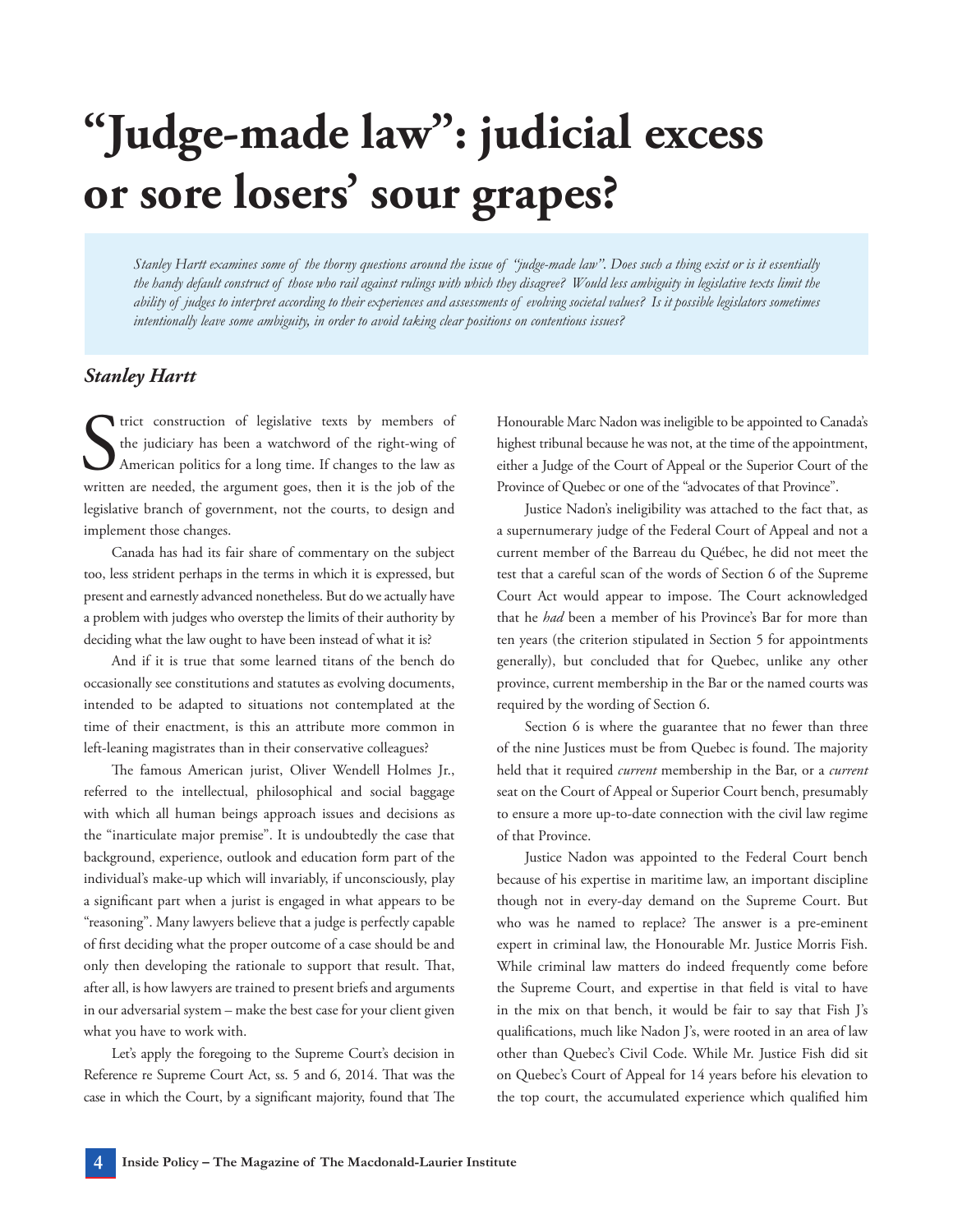to be nominated in the first place was not in the area Section 6 is presumed to have been enacted to protect.

Mr. Justice Michael Moldaver was the sole dissenting judge. He argued that Sections 5 and 6 of the Supreme Court Act were intended to be read together, so that Section 6 was viewed as allotting three seats on the Court to jurists learned in Quebec Civil Law, but not as imposing more stringent qualifications on Quebec nominees than applied to those in other provinces by insisting that *former* members of the Bar with 10 years standing, eligible elsewhere, were not eligible in Quebec.

Yet here we have an ironic example of strict construction working against a conservative government's attempt to elevate a candidate of clearly conservative outlook to our most senior bench. Insisting on reading enactments literally as written and not "reading in" some intended (or even extended) purpose is usually the viewpoint defended by persons of a conservative bent who hold that judges have not been appointed to make laws, but rather to apply the laws duly passed by the legislative branch of government. Six eminent and erudite experts making up the majority here seem to have practised what the mantra of rigorous and precise interpretation required!

So what really went on in the Nadon case? Whenever a judicial nomination is made public, especially one at the level of the Supreme Court of Canada, pundits, commentators and elites who see themselves as the arbiters of conventional wisdom pounce on the name (and the process, as we shall see later) and deliver a self-justifying analysis on the merits of the appointment. When Judge Nadon's name surfaced, this intellectual flurry produced a *bon mot* from one wag who declared that, "He wasn't on anyone's short list. He wasn't even on anyone's long list".

Well, he clearly was on the Prime Minister's list, and, in our system, after consultation with the bench and provincial law societies, the prerogative to make this appointment rests with the Governor General on the advice of the Prime Minister. Is it possible that the decision in the Reference case was influenced, even subconsciously, by the view that Judge Nadon was not up to snuff in the eyes of observers and some of his putative future colleagues? Look at the opinions that were offered to the media after the appointments of the next two Justices named, Clément Gascon and Suzanne Côté. In the first case, the grousing was all about changes made to the process of nominating Supreme Court Justices and, in the second, the reviews blended into a consensus of universal acclaim!

The Supreme Court has made plenty of decisions that have disappointed the left of the political spectrum, those who



Margaret Thatcher dismissively referred to as the "wets", precisely on the ground usually reserved for the purists, namely that the Court had created rather than interpreted law.

In *Chaoulli v. Quebec (Attorney General)*, [2005] 1 S.C.R. 791, 2005 SCC 35, a majority of the Court decided that the prohibitions against private health insurance in Quebec's *Health Insurance Act and Hospital Insurance Act* were unconstitutional (as a violation of the guarantees of the rights to life and personal inviolability protected by s. 1 of the Quebec Charter of Human Rights and Freedoms) when necessary medical care is not delivered in a medically advisable time under the universal, state-paid health care system. While it appeared obvious that, if a patient fell between the cracks created by budgetary constraints and demands on the supply of physicians and facilities through no fault of his own, the arbitrariness of condemning him to tissue damage, pain and even death could not possibly be consistent with the principles of fundamental justice or with reasonable limits prescribed by law as can be demonstrably justified in a free and democratic society, the outcry from the defenders of the status quo palpably demonstrated their innate terror that requiring medical services to be delivered in a medically timely fashion would destroy their beloved system.

The rhetoric that followed was so over the top as to make clear that the defenders of the Canadian system of health care delivery believed it could not be repaired and that the guideline drawn by the Court for constitutional survival, namely timely